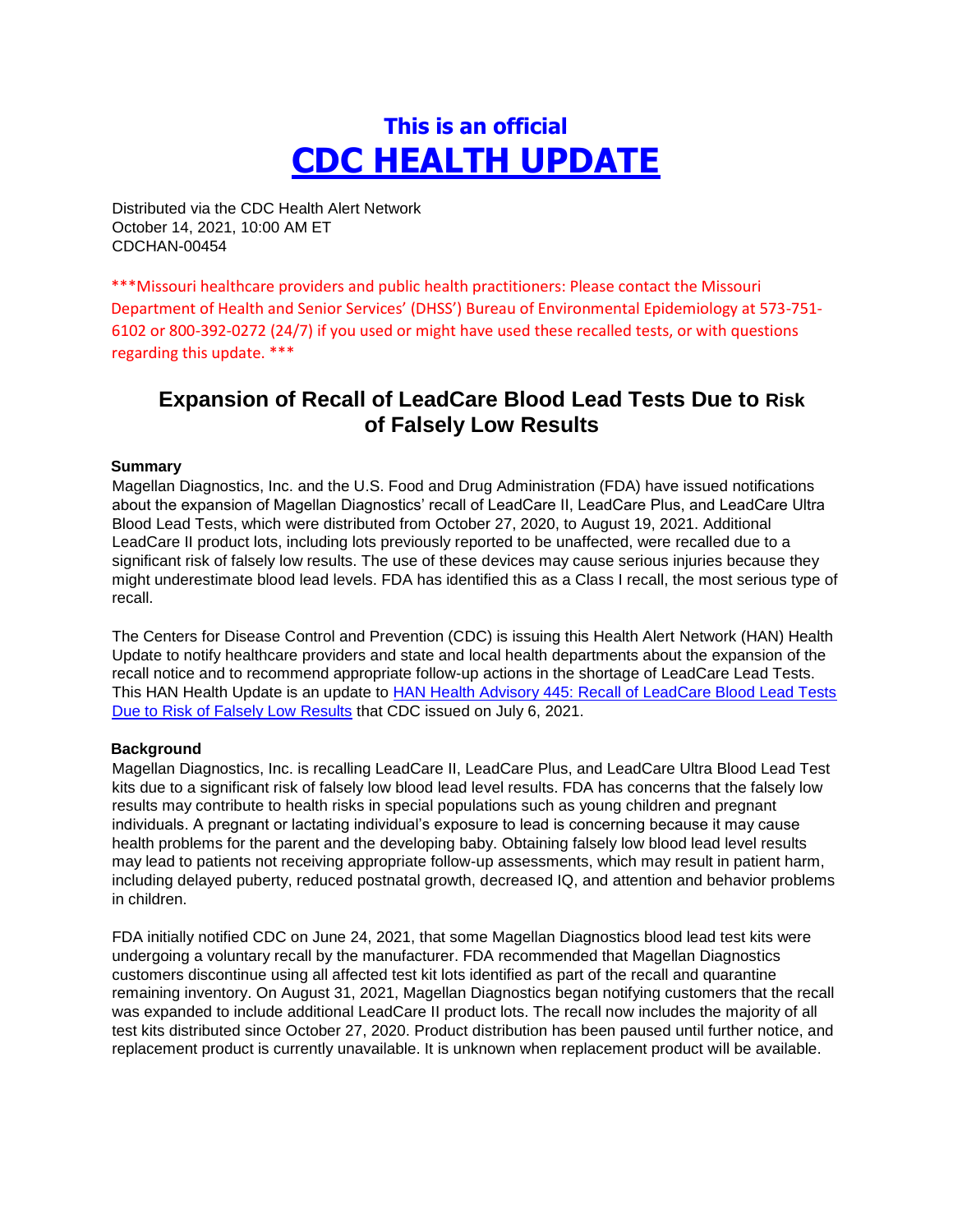#### **Recommendations for Clinicians**

- Continue to schedule and perform required blood lead tests for patients. A venous or capillary blood sample analyzed using higher complexity methods such as inductively coupled plasma mass spectrometry (ICP-MS) or graphite furnace atomic absorption spectroscopy (GFAAS) from a CLIA compliant clinical laboratory should be used if LeadCare lead test kits are unavailable.
- Discontinue using all [test kit lots](https://urldefense.com/v3/__https:/www.fda.gov/medical-devices/medical-device-recalls/magellan-diagnostics-recalls-leadcare-ii-leadcare-plus-and-leadcare-ultra-blood-lead-tests-due-risk__;!!EErPFA7f--AJOw!VCA80CCEa-QeHR3xANdM92yLae8DQmw7topWW7J7XyBKSYG_zVHiuAfH0EXR5g$) [id](https://urldefense.com/v3/__https:/www.fda.gov/medical-devices/medical-device-recalls/magellan-diagnostics-recalls-leadcare-ii-leadcare-plus-and-leadcare-ultra-blood-lead-tests-due-risk__;!!EErPFA7f--AJOw!VCA80CCEa-QeHR3xANdM92yLae8DQmw7topWW7J7XyBKSYG_zVHiuAfH0EXR5g$)entified as part of the recall.
- Retest children who were tested with the recalled LeadCare lead test kits whose results were less than CDC's [blood lead reference value.](https://urldefense.com/v3/__https:/www.cdc.gov/nceh/lead/data/blood-lead-reference-value.htm__;!!EErPFA7f--AJOw!VCA80CCEa-QeHR3xANdM92yLae8DQmw7topWW7J7XyBKSYG_zVHiuAdESy2ItA$) Retesting should be done with a venous blood sample analyzed with higher complexity testing.
- Retest children who were previously tested with a LeadCare test kit if the lot number of the initial test kit is unknown and the test was done after October 27, 2020.
- Prioritize testing for:
	- $\circ$  Children identified as having risk exposures identified when using a risk assessment questionnaire,
	- $\circ$  Children where there is clinical concern that symptoms or developmental problems may be related to lead exposure,
	- $\circ$  Populations at higher risk of elevated blood lead levels, such as children tested due to Medicaid-required screening or due to other state or local requirements,
	- o Individuals who are pregnant or breastfeeding, and
	- $\circ$  Children who are immigrants, refugees, or recently adopted from outside of the United States.
- Discuss the recall and retesting recommendations with a parent or caregiver of children who meet the retesting criteria.
- Follow recommendations for **best practices** when collecting a capillary blood sample for lead testing.

### **Recommendations for Public Health Professionals**

- Work with healthcare providers in their jurisdictions to ensure patients receive their required blood lead tests. This outreach should include making providers aware of the need to conduct a capillary or venous test analyzed using higher complexity methods if LeadCare lead test kits are unavailable.
- Make providers aware that:
	- $\circ$  By delaying blood lead testing for children due to the unavailability of LeadCare lead test kits, children exposed to lead risk are not being identified and receiving necessary treatment and services.
	- $\circ$  If blood lead testing indicates blood lead levels are above the current [CDC blood lead](https://urldefense.com/v3/__https:/www.cdc.gov/nceh/lead/data/blood-lead-reference-value.htm__;!!EErPFA7f--AJOw!VCA80CCEa-QeHR3xANdM92yLae8DQmw7topWW7J7XyBKSYG_zVHiuAdESy2ItA$) [reference value](https://urldefense.com/v3/__https:/www.cdc.gov/nceh/lead/data/blood-lead-reference-value.htm__;!!EErPFA7f--AJOw!VCA80CCEa-QeHR3xANdM92yLae8DQmw7topWW7J7XyBKSYG_zVHiuAdESy2ItA$) [o](https://urldefense.com/v3/__https:/www.cdc.gov/nceh/lead/data/blood-lead-reference-value.htm__;!!EErPFA7f--AJOw!VCA80CCEa-QeHR3xANdM92yLae8DQmw7topWW7J7XyBKSYG_zVHiuAdESy2ItA$)r state or local action level, the healthcare provider or public health professional should refer to CDC guidelines or state/local guidelines for appropriate follow-up action.
	- o [State and public health laboratories](https://urldefense.com/v3/__https:/emergency.cdc.gov/lrn/__;!!EErPFA7f--AJOw!VCA80CCEa-QeHR3xANdM92yLae8DQmw7topWW7J7XyBKSYG_zVHiuAfWkxgl6w$) [m](https://urldefense.com/v3/__https:/emergency.cdc.gov/lrn/__;!!EErPFA7f--AJOw!VCA80CCEa-QeHR3xANdM92yLae8DQmw7topWW7J7XyBKSYG_zVHiuAfWkxgl6w$)ay be able to help with additional demands for higher complexity testing.
- Follow recommendations for [best practices](https://urldefense.com/v3/__https:/www.cdc.gov/nceh/lead/lab/default.htm__;!!EErPFA7f--AJOw!VCA80CCEa-QeHR3xANdM92yLae8DQmw7topWW7J7XyBKSYG_zVHiuAdhfiAhkQ$) when [collecting a capillary blood sample](https://urldefense.com/v3/__https:/www.cdc.gov/biomonitoring/pdf/Lead_Fingerstick_Poster-508.pdf__;!!EErPFA7f--AJOw!VCA80CCEa-QeHR3xANdM92yLae8DQmw7topWW7J7XyBKSYG_zVHiuAcS318C0w$) [f](https://urldefense.com/v3/__https:/www.cdc.gov/biomonitoring/pdf/Lead_Fingerstick_Poster-508.pdf__;!!EErPFA7f--AJOw!VCA80CCEa-QeHR3xANdM92yLae8DQmw7topWW7J7XyBKSYG_zVHiuAcS318C0w$)or lead testing.
- Per [CDC guidance,](https://urldefense.com/v3/__https:/www.cdc.gov/nceh/lead/advisory/acclpp/actions-blls.htm__;!!EErPFA7f--AJOw!VCA80CCEa-QeHR3xANdM92yLae8DQmw7topWW7J7XyBKSYG_zVHiuAf-l7Yiew$) children with blood lead levels at or greater than CDC's [blood lead reference](https://urldefense.com/v3/__https:/www.cdc.gov/nceh/lead/data/blood-lead-reference-value.htm__;!!EErPFA7f--AJOw!VCA80CCEa-QeHR3xANdM92yLae8DQmw7topWW7J7XyBKSYG_zVHiuAdESy2ItA$) [value](https://urldefense.com/v3/__https:/www.cdc.gov/nceh/lead/data/blood-lead-reference-value.htm__;!!EErPFA7f--AJOw!VCA80CCEa-QeHR3xANdM92yLae8DQmw7topWW7J7XyBKSYG_zVHiuAdESy2ItA$) [s](https://urldefense.com/v3/__https:/www.cdc.gov/nceh/lead/data/blood-lead-reference-value.htm__;!!EErPFA7f--AJOw!VCA80CCEa-QeHR3xANdM92yLae8DQmw7topWW7J7XyBKSYG_zVHiuAdESy2ItA$)hould have had a subsequent test with a venous blood sample for confirmation. LeadCare instruments are currently approved for use only with capillary or finger/heel stick samples.
	- $\circ$  Venous blood confirmation levels are performed with higher complexity testing such as inductively coupled plasma mass spectrometry (ICP-MS) or graphite furnace atomic absorption spectroscopy (GFAAS) and are generally considered more accurate and are available from CLIA-compliant clinical laboratories.